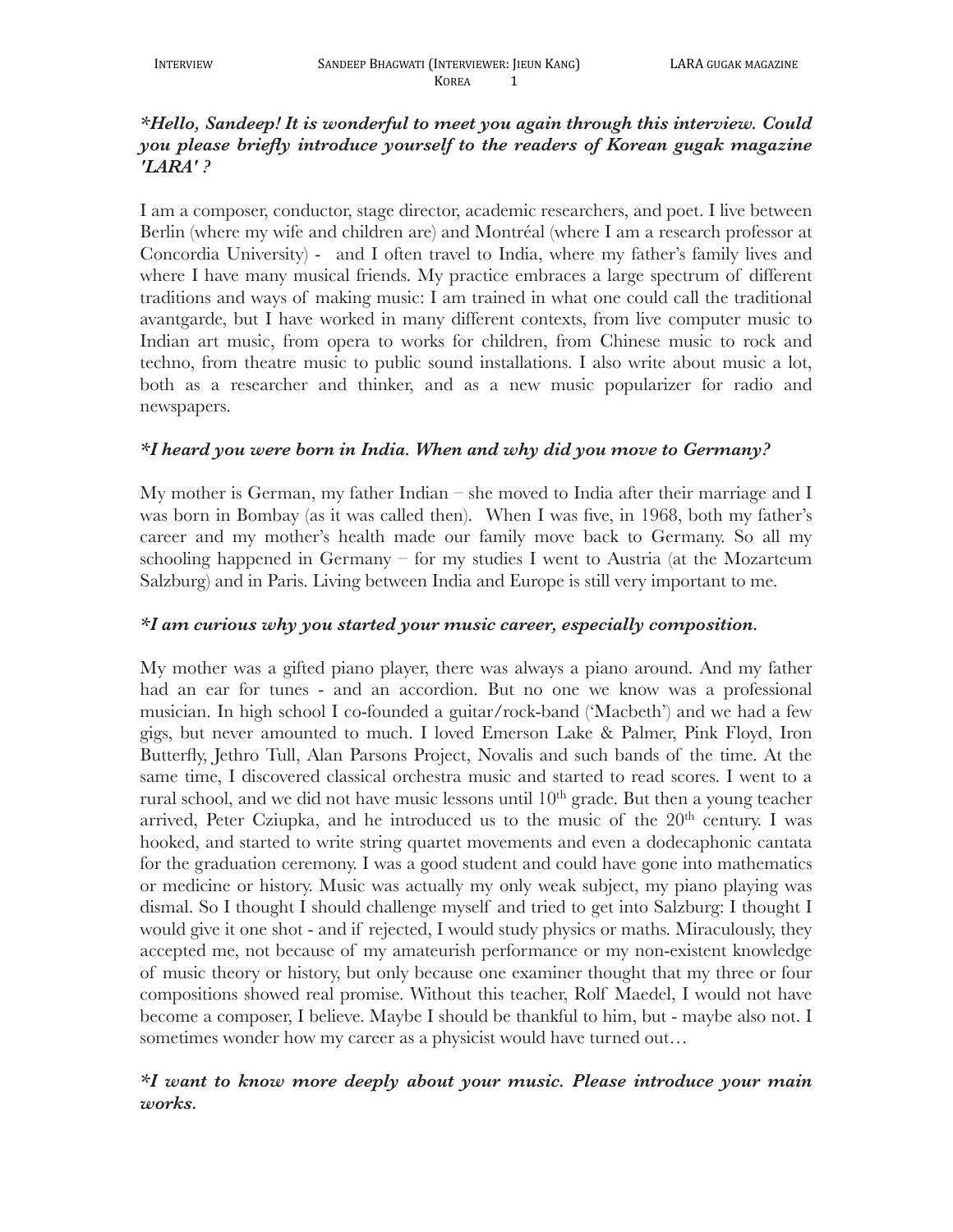I have written a lot, and very different things, so it is hard to narrow it down. But I would say (and mistrust me in this judgment) that the following works are the most interesting: "alaam al mithral" my 2nd string quartet, a meditative, introspective long cello melody with accompaniment by the upper strings. "Atish-e-Zaban" for six voices a cappella, a one hour long vocal work on the political poems of Urdu poet Faiz Ahmad Faiz - a vocal work that tries to bridge the voice sounds and styles of Indian and European singing, and has been performed all over the world many times by the Neue Vocalsolisten Stuttgart. "RASAS" for large ensemble, an orchestral cycle of over 200 different pieces, extending over many hours (still in progress). "Ramanujan", an opera about the great Indian mathematician, performed to great acclaim at the 1998 Munich Biennale. "Inside a Native Land" for solo trombone and 8 orchestra groups around a concert hall. "Miyagi Haikus", written after the big tsunami of 2011, a score for any instrumentation, 17 haiku compositions that can give rise to very moving comprovisations, and finally "Native Alien" a piece for soloist (any tradition and instrument), interactive score and improvising computer music software: the computer listens to the musician improvising - and then constructs a symphonic work live, creates a score based on these improvisations that the musician then can use to delve deeper into his own playing – and then change the score etc. Currently, I am writing a grand cycle more than 30 pieces for piano solo called "Musik der Irrungen" (music from wanderings) - for pianist extraordinaire Moritz Ernst.

## *\*You seem to have diverse backgrounds, considering that you were born in India and have lived in Germany and Canada. Please tell me your story about the root sources of your music and musical identity.*

My musical identity is that I do not have one. I do not feel at home in any one style: I somehow am a familiar stranger everywhere I go  $-$  I call this the condition of the "Native" Alien". My training is in western art music, and I most of what I write and do still refers to the value system and the aspiration of the post-war avantgarde. But other than many of my contemporaries, I do not think that avantgarde music making is a particular kind of style, or sound, nor a direction towards a certain utopian ideal of music. I think having an avantgarde mindset is a way of looking and experiencing the world always in a mode of "what if " - what if we could change our habits of listening, what if we could do things differently than we do them now. To be able to do this, I have to learn and listen to a lot of very diverse music – and learn to love it.

#### *\*In my personal perspective, your music focuses on improvisation. Is there any special reason for this?*

Actually, I also write a lot of music – I really like to invent new types of scores, too. But yes, I work a lot with improvisation. Why ? I read somewhere that 90% of all music making in the world is improvised. I would think it foolish of me as a music creator to not explore this way of making music. Even as a child I loved improvising much more than learning the pieces my teachers wanted me to learn. Scores are like recipes – they can be great, if you have all the right ingredients, the proper tools and – the right climate. But if you do not – would that mean you cannot react with music to it ? On another note: I do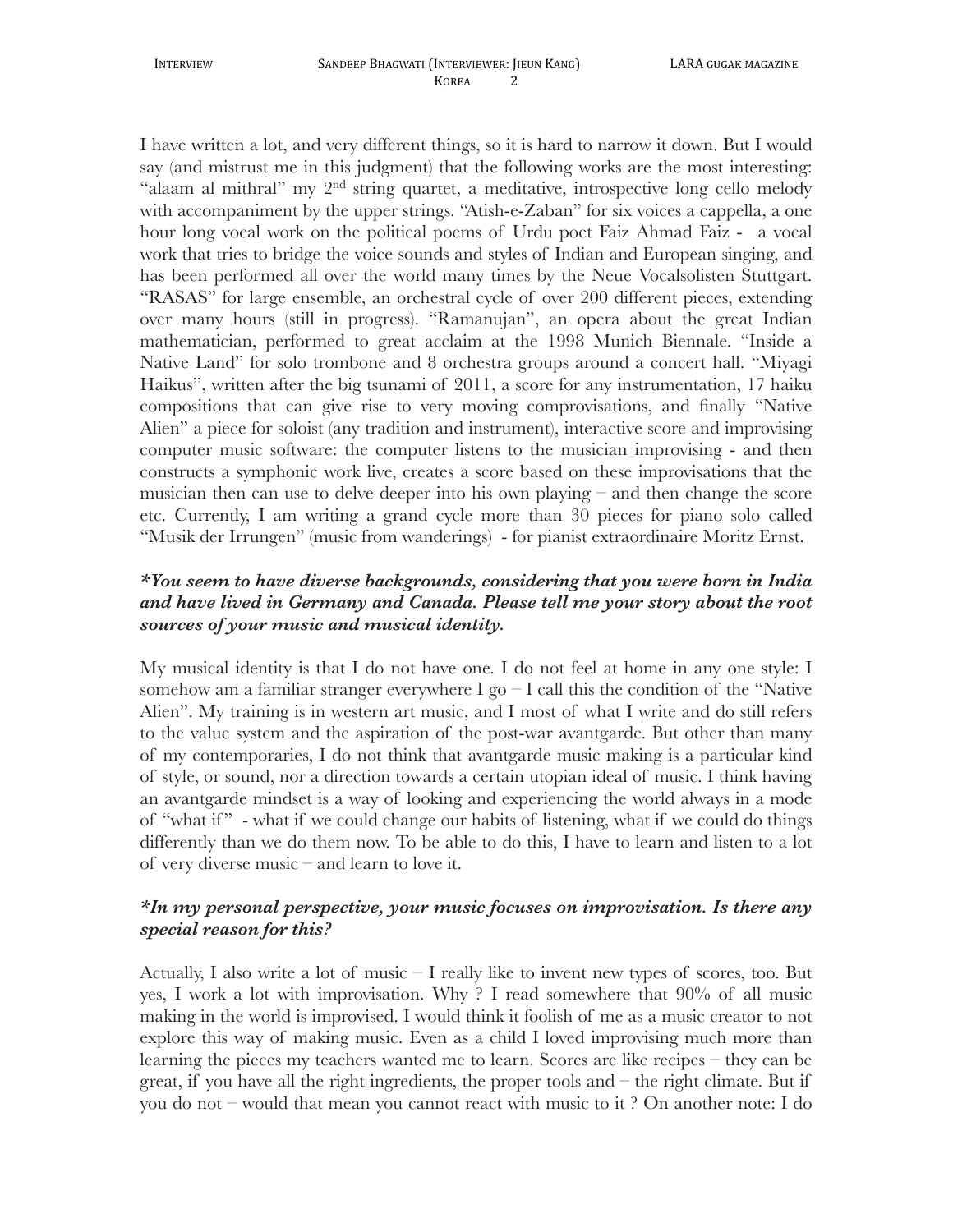not believe in the existence of entirely free improvisation  $-$  in fact, I think every improvisation has at least 75% convention in it, if not more. And every performance of written music has at least  $10\%$  improvisation. As a music creator, I would like to be able to consciously think about and shape this relationship between written or unspoken convention and the unforeseeable moment and context of performance. I call this awareness not improvisation, not composition, but  $-$  comprovisation, a fluid mix of the two.

## *\*It is seen that you have great interests in traditional instruments and music of diverse countries. What aspects of these attract you? And what are the potential impacts of tradition in contemporary and modern music scene?*

Do you never ask yourself: what if the musical revolutions of the 20<sup>th</sup> century had not happened to the culture with the most powerful army (Europe), but to other equally rich music cultures. What would a truly Korean, and Indian, a Chinese, a Iranian or a Mandinge avantgarde even sound like ? Maybe we will find out in the  $21<sup>st</sup>$  century. Many people think of traditional music as something that must be preserved against change. I think change is inevitable – especially in today's global economy and the massdisplacements of millions of people, things and ideas across our planet. In many of the big cities today, excellent musicians of all cultures exist side by side. I love to bring them together: whether they are trumpeters or guzheng maestros, khayal singers or haegum virtuosos, jazz cats or Techno DJs. When we work, I try to find out how all these different feelings, techniques and ways of thinking music can commune with each other – and how their differences can create the kind of positive friction and liberation, alienation and inspiration that the western musical avantgarde once had sought, too.

## *\*We performed together twice (Native Alien in Oct./Reframing in Dec.). How did you feel about our performance with Haegeum?*

From the first sound I heard, I loved the instrument, and was fascinated by the very versatile way in which you played it. When you engaged with the Native Alien computer software, you reacted quite naturally to the strange and wonderful sounds coming from the software - I heard a lot of potential in this collaboration, and I hope we can take this piece up again one day, for a proper concert or recording. And your residency with the Ensemble Extrakte was extremely rewarding for us all. Apart from your beautiful sound, you also brought a discipline and a clear understanding of our work, and pieces you played with us are very dear to my memory.

#### *\*You performed with other Korean traditional instruments (Daegeum, Gayageum), too. What do you think is the distinct characteristic of Korean music?*

For me, as a outside listener, the most interesting things about Korean music are: its radicality of expression – my first real exposure to Korean music was the movie *Seopyeonje* by Im Kwon Taek (I think I saw it 1996 when I was living in Paris), and its depiction of Pansori changed my feeling for music forever. It is one of my big life dreams to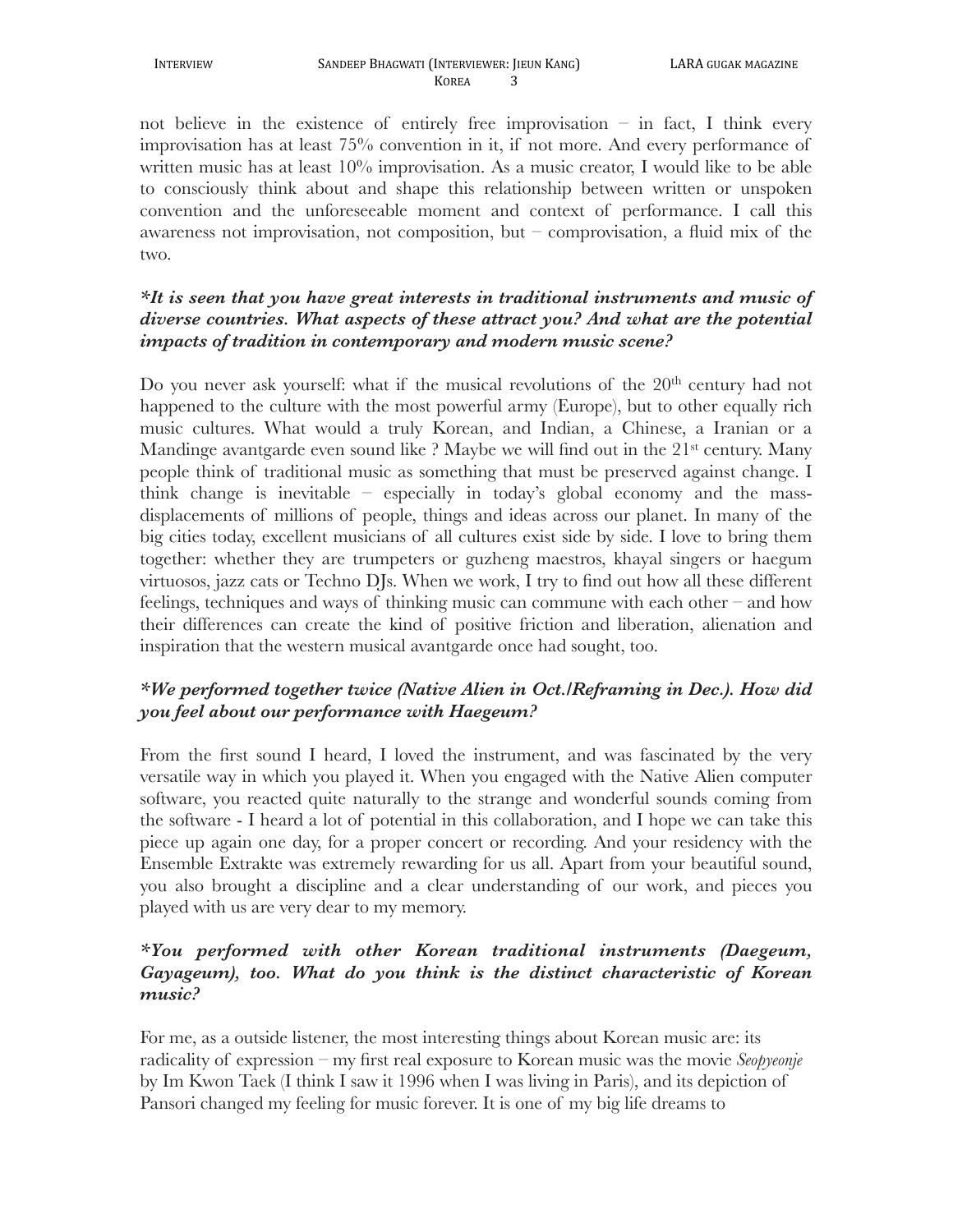collaborate with a Pansori singer on a new kind of Pansori piece ! Then – the love of empty space, silence and isolated sounds - and how this emptiness can become tense with energy, something I appreciate in Gayageum music. But I also am fascinated by the magnificent heterophony of Court Orchestra Music, especially by sounds of the Piri and daegum. As someone who has worked a lot with Indian drummers, I am really interested in the more stretchable idea of rhythm in Korean music, how rhythm does not seem to be a measure of time, but of musical energy. I realize that all of the above may be a total misunderstanding on my part – if so, my misunderstanding has been quite creative: my mixed East Asian and Western orchestra work "warnings written on the wind", first performed in Berlin in 2013, for example, could not have been written without my fascination by Korean Court Music.

## *\*You are creating and performing your works in Montreal, Canada and Berlin, Germany. Are the contents and methods of your works different in both places? or are they similar?*

In Montréal, I have my own university lab and research funds to explore new softwares, hardwares, technologies etc. for music. So my works there often use technology in novel ways. For example, I am currently developing a body-suit-score that would allow musicians to walk around in a city in a loose formation – and yet be totally coordinated by a score that they can feel on their skin ! In Berlin I cannot do such work, and I have no access to local funding. So I usually write my music there, and I actually do not interact much with the German new music scene. The one exception is Ensemble Extrakte, the inter-traditional ensemble in which you had this residency last December: these musicians are my closest musical friends in Berlin, and we actually make music together not so much for money, but for the sheer pleasure of playing together in such an unusual setting, where no one of us is at home, and all these master musicians come together to learn from each other.

## *\*What is the advantage of doing music in Berlin?*

In Germany, music is the most important art. It has very high social and artistic status. Everything that happens in music in Germany, especially new ideas, approaches and formats, is noticed by many knowledgeable people. It is widely discussed – and supported financially. I find this kind of climate for new music to be unique in the world. No wonder so many composers and musicians from all over the world want to live in Germany. I sometimes joke: Germany is to experimental and new music what Hollywood is to mainstream cinema – the place with the most attention and the most money. And a lot of it is made by musicians who live in Berlin, even if they premiere it elsewhere. In other words: when one is in Berlin, one has the feeling that one can already hear the music of future. This feeling may be erroneous, but it is very strong…

#### *\*How do you create a performance with 'Ensemble Extrakte' ?*

We start with the musicians: every musician brings their personality and tradition and skills into the project. We rehearse, improvise, try out collaborations. Often, I then